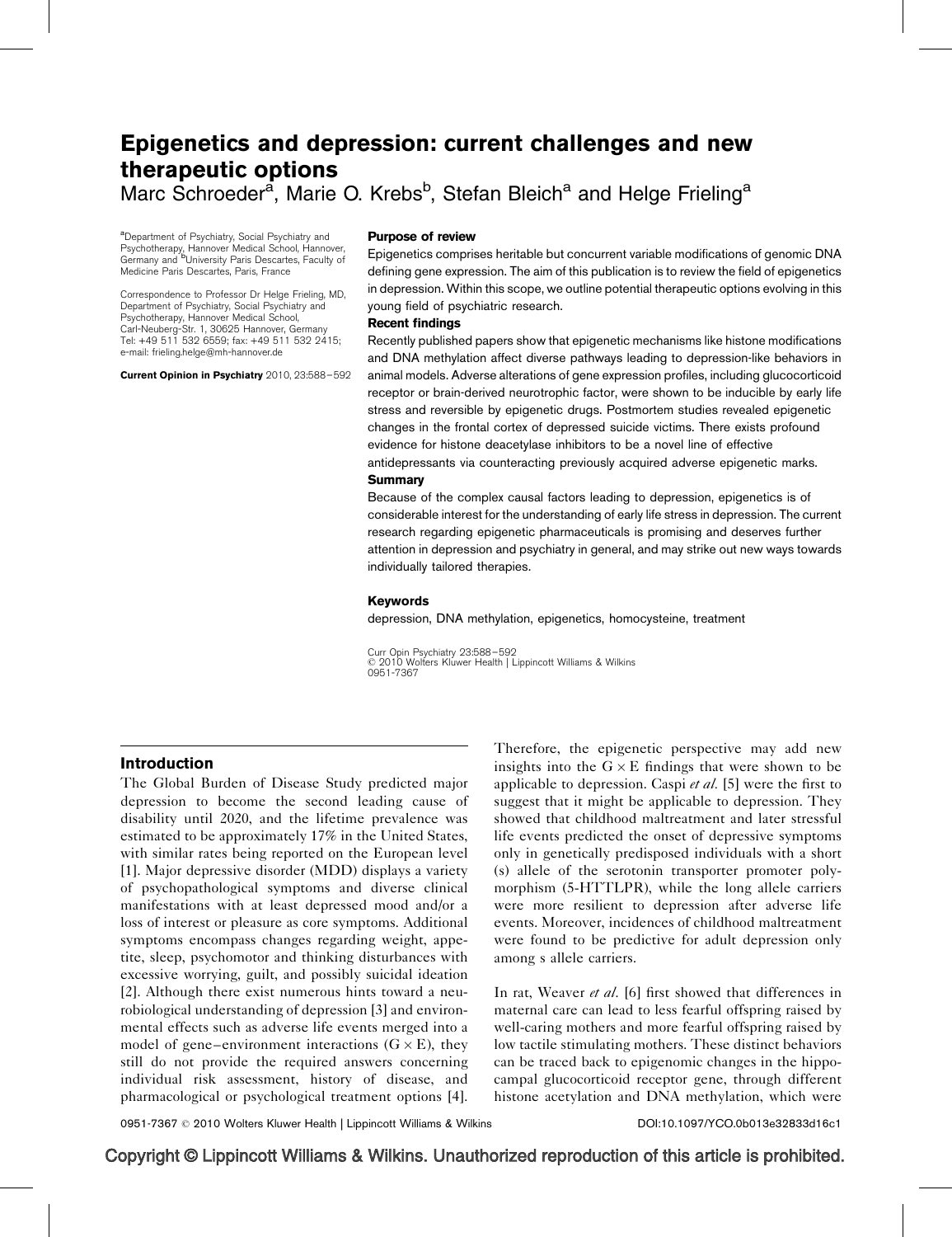reversible by cross-fostering or by the infusion of a histone deacetylase (HDAC) inhibitor (HDACi). This first proof of behavioral programming of the epigenome due to early life stress was shown to be reversible not only during the first weeks of life, but also in adulthood, through the application of the amino acid methionine, which serves as a donor for methyl groups in DNA methylation [\[7\].](#page-4-0) Thus, epigenetic mechanisms are not only essential for normal cellular development, differentiation, and a nonmutagenic tissue-specific translation of the genome, but also may serve as a novel and promising approach to psychiatric diseases.

The present review focuses on the latest developments in the field of epigenetics with respect to depression. Due to only a limited number of articles published within the last 18 months, we also refer to earlier pioneering publications regarding this topic for further reading. The latest literature of special interest in the field of epigenetics and depression comprises nine papers published between February 2009 and April 2010. They are briefly summarized and discussed in the respective context of a neurobiological approach to depression, early life stress and abuse research, brain-derived neurotrophic factor (BDNF), homocysteine and potential epigenetic therapy options.

## Mechanisms of epigenetic regulation in the genome

Epigenetics comprises mechanisms of gene expression modifications that do not alter the genomic code itself. Therefore, these mechanisms are 'epi', which means alongside the coding sequence of the genome consisting of the four nucleobases adenine, guanine, thymine, and cytosine. Besides the sequence of nucleobases in the genome, gene expression in different types of cells and tissues is modulated by two major mechanisms that are currently crucial for the understanding of epigenetics in psychiatric disorders. The first is 'DNA methylation', which means that the expression of a gene is silenced through the modification of the gene's promoter region, which initiates the transcription of the adjacent gene. The methylation of promoter cytosines in repetitive dinucleotide sequences of cytosines and guanines (CpG) allows further methyl-CpG binding proteins, like methyl CpG-binding protein 2 (MeCP2), to bind and repress expression of the gene [\[8\]](#page-4-0). Secondly, epigenetic marking is achieved through physical changes in the formation of tightly packed DNA, which is normally folded into nucleosomes around proteins, so-called histones. These can be modified through either acetylation, methylation, or phosphorylation at their  $NH<sub>2</sub>$ termini, which may lead to an unfolding of the DNA/ histone unit. This formation allows the transcription of the genomic DNA and subsequent protein expression. The state of packaging of DNA through histones and therefore the accessibility of DNA in different tissues is heritable and known as the 'Histone code' [\[9\]](#page-4-0). Although epigenetic marking is heritable, it is not stable throughout the lifespan, and interactions between enzymes mediating either DNA methylation, DNA methyltransferases (DNMTs), or histone changes (HDACs) exist  $[10]$ .

## Epigenomic stress memory through DNA methylation

The early findings of maternal behavior determining the stress response in rats via epigenomic programming of the glucocorticoid receptor gene in the hippocampus was recently also shown to be true for humans. McGowan *et al.* from the Meaney group  $[11\bullet]$  $[11\bullet]$  $[11\bullet]$  studied methylations of the neuron-specific glucocorticoid receptor (NR3C1) promoter in hippocampi from suicide victims with and without a history of sexual and nonsexual child abuse compared with control subjects who had died from causes other than suicide and had not been abused as children. The level of DNA methylation at the NR3C1 promoter sites was significantly higher in the hippocampi of abused suicides compared with nonabused and control subjects. Glucocorticoid receptor expression measured by the amount of mRNA was also found to be reduced in hippocampi of abused suicide victims compared with nonabused and control subjects. Due to previous findings showing an association of decreased hippocampal glucocorticoid receptor expression with depression [\[12\]](#page-4-0) and the heritability of the epigenome, the authors interpreted their findings as an indicator for a possible parent-tooffspring transmission of depression via an epigenetic modification of stress response.

A recent study conducted by Murgatroyd et al.  $[13^{\bullet\bullet}]$  $[13^{\bullet\bullet}]$  $[13^{\bullet\bullet}]$ investigated early life stress and DNA methylation of the arginine vasopressin (AVP) gene enhancer region and its consequences regarding MeCP2 occupancy in the hypothalamic paraventricular nucleus. The separation of newborn mice pups from their mothers for the first 10 postnatal days resulted in a persistent upregulation of AVP due to hypomethylation of the AVP gene enhancer region. As AVP increases the release of corticotropinreleasing hormone (CRH) inducing a sustained hyperactivity of the hypothalamic–pituitary–adrenal (HPA) axis, early stressed mice showed deficits in the forcedswim test and in step-down avoidance learning tasks. These behavioral and cognitive deficits were partly reversible by an AVP receptor antagonist. A further interesting finding was that the hypomethylation of the AVP gene enhancer region remained unchanged despite intermediate behavioral changes due to short-term AVP receptor blockade. Furthermore, MeCP2 as a possible connection between different epigenetic mechanisms is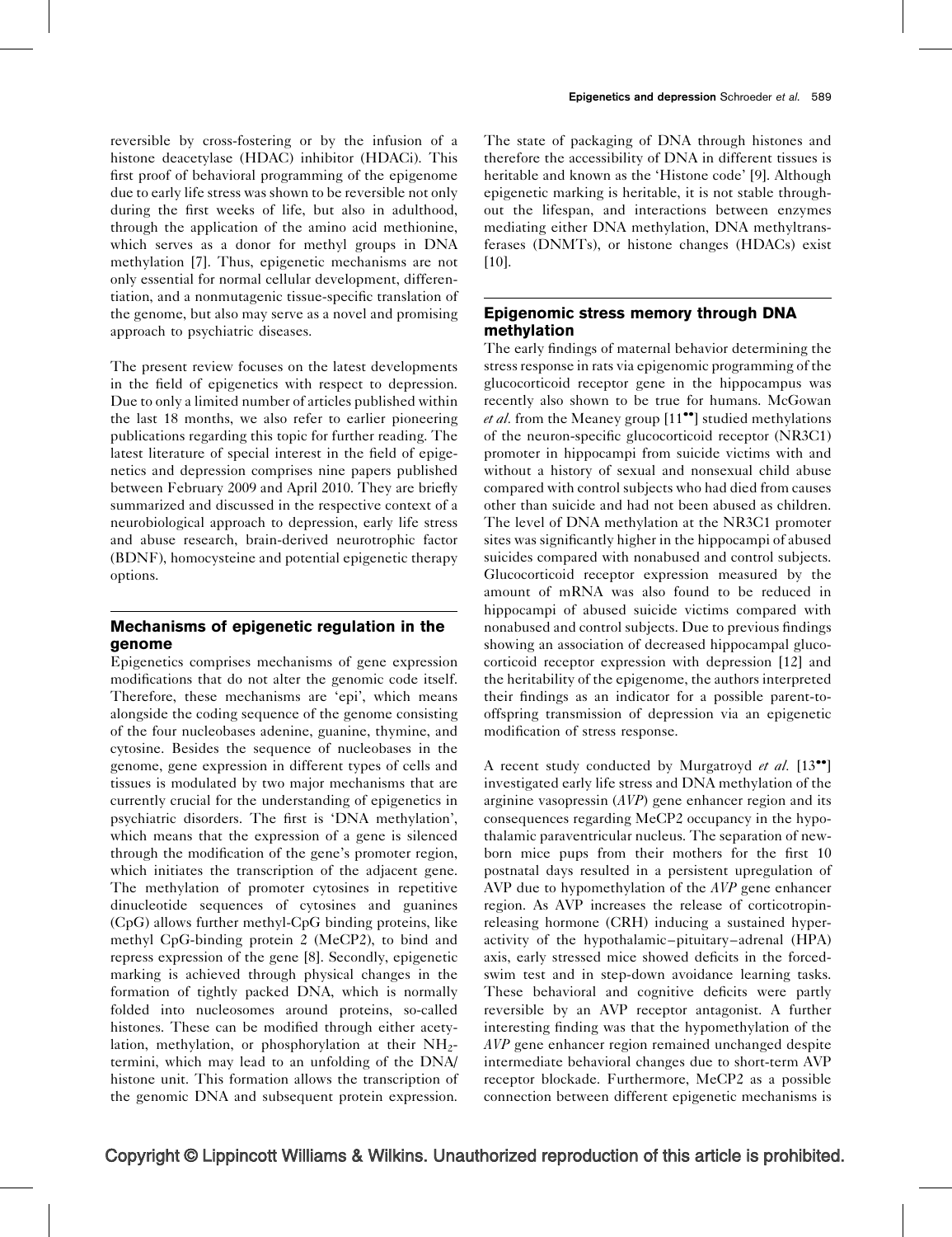believed to restore previously stress-affected DNA hypomethylation through recruiting DNMTs. Thereby, MeCP2 might help to protect DNA methylation patterns over time  $[14^{\bullet}]$  $[14^{\bullet}]$ .

A recent study conducted by Daniels et al. [\[15](#page-4-0)<sup>°</sup>[\]](#page-4-0) found differences in plasma corticosterone and hippocampal nerve growth factor levels in a rat pup separation model but no changes in methylation patterns of the exon  $1<sub>7</sub>$ glucocorticoid receptor promoter in the hippocampus. Even without epigenetic alterations, behavioral differences between early stressed and control rats were observed shortly after the completion of separation in an open field test.

## Brain-derived neurotrophic factor

The transcription of the *BDNF* gene was previously shown to be regulated by epigenetic modifications involving DNA methylation, MeCP2 and chromatin remodeling [\[16\]](#page-4-0). According to the neurotrophin hypothesis of depression, BDNF expression is decreased in depression and stress states. This hypothesis could be tested on the epigenomic level in a mouse chronic defeat stress model. It was shown that the down-regulation of BDNF messenger RNA (mRNA) was accompanied by long-lasting histone dimethylation (leading to gene suppression) in the hippocampus [\[17\]](#page-4-0).

Recently, Roth et al. [\[18](#page-4-0)<sup>\*\*</sup>[\]](#page-4-0) reported *BDNF* gene silencing in the prefrontal cortex (PFC) of early maltreated rat pups due to DNA methylation processes that lasted into adulthood (postnatal day 90). Furthermore, offspring derived from maltreated females exhibited the same abusive behaviors as their mothers and greater DNA methylation in the PFC and hippocampus, indicating a generation-togeneration transmission of previously acquired DNA methylation patterns. Interestingly, further cross-fostering experiments showed no significant change in DNA methylation patterns, in the direction of either maltreated offspring to normally caring mothers or normally treated offspring to maltreating mothers. Thus, the changes in DNA methylation acquired through maltreating experiences are not easy to reverse by switching to a well-caring environment. Maternal maltreatment in this study comprised a relatively high proportion of rough handling like stepping on, dropping, dragging and actively avoiding the offspring.

## Epigenetics and suicide

In addition to findings of a stress-induced downregulation of BDNF at the epigenetic level, one of its mediating receptors in astrocytes, TrkB.T1 (a truncated splice variant of tropomyosin-related kinase B), was recently found to be epigenetically reduced in the frontal cortex of suicide completers [\[19\].](#page-4-0) Although six out of ten suicide completers with an epigenetic down-regulation of TrkB.T1 suffered from MDD, further analyses found no association of MDD or substance abuse with hypermethylation of the TrkB.T1 promoter. MDD was also present in 10 out of 18 subjects with no apparent DNA methylation changes at the TrkB.T1 promoter.

A study conducted by the McGill Group for Suicide Studies [\[20\]](#page-4-0) was designed to investigate the expression of an RNA-binding protein in oligodendrocytes (QKI) that is involved in myelination processes. It showed no evidence for epigenetic control (DNA hypermethylation at the promoter site) of the QKI gene. However, decreased levels of QKI-mRNA and QKI-protein were observed in the orbitofrontal cortex (OFC) of suicide completers who died during an episode of MDD when compared to control subjects who died of either heart attack or accidents.

## Homocysteine

The homocysteine hypothesis of depression reviewed by Folstein *et al.* [\[21\]](#page-4-0) centering around hyperhomocysteinemia leading to an increased risk of stroke, heart disease, neurotransmitter imbalances and thereby depression was further extended by a brief comment in the American Journal of Psychiatry in 2007 [\[22\].](#page-4-0) The authors herein stated that homocysteine is metabolized to S-adenosylmethionine, a methyldonor, which might influence DNA methylation. Secondly, homocysteine itself was shown to affect global and gene promoter DNA methylation, and the administration of acute homocysteine usually leads to demethylation of promoter DNA with a subsequent increase in gene expression [\[23\].](#page-4-0) A further study supported the hyperhomocysteine hypothesis of depression, reporting significantly higher homocysteine levels in patients with moderate depressive symptoms and eating disorder diagnoses [\[24\]](#page-4-0).

## Current treatment options: histone deacetylase inhibitors

The consequence of the epigenetic changes due to defeat stress in mice investigated by Tsankova et al. [\[17\]](#page-4-0) (see BDNF above) resulting in a down-regulation of BDNF could be reversed by chronic imipramine (a tricyclic antidepressant) treatment. Although the imipramine recovery of BDNF expression was due to histone acetylation and not a reversal of the previously stress-induced histone methylation, the antidepressant-induced histone acetylation was shown to be long-lasting and mediated by selective HDAC down-regulation. Therefore, the antidepressant effects of imipramine may be mediated, amongst other pathways, by the inhibition of specific HDACs.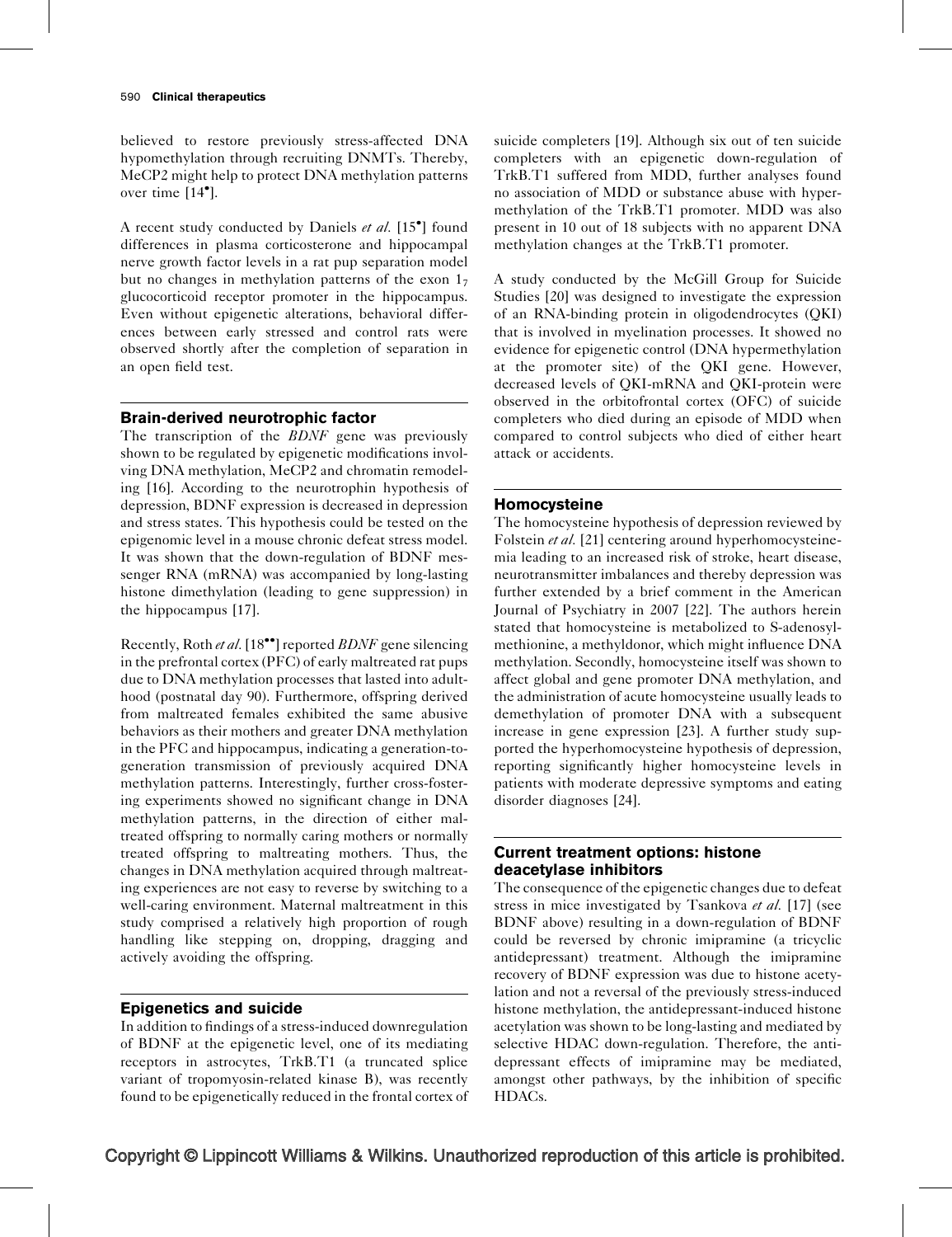The above-cited study by Roth et al.  $[18\bullet\bullet]$  $[18\bullet\bullet]$  $[18\bullet\bullet]$  also showed that adverse effects on BDNF expression induced by early maltreatment regimens can be modified, even in adults, by acting on the level of DNA methylation. Here, a treatment of early defeated adult rats with zebularine, a DNA methylation inhibitor, restored BDNF expression through decreasing the promoter methylation. Even though zebularine is not a classical DNMT inhibitor [\[25\]](#page-4-0), this study brought a first proof of concept that changes in the level of DNA methylation are druginducible.

Nowadays, epigenetic drug treatment options most commonly concern cancer therapy using HDACis to induce previously affected tumor suppressor and metastasisinhibitory gene activity by shifting the acetylation– deacetylation reactions towards acetylation, as reviewed by Szyf [\[26](#page-4-0) [\]](#page-4-0). Thus, the first clinically approved HDACi 'Vorinostat' (suberoylanilide hydroxamic acid, SAHA) is now used in the treatment of cutaneous T-cell lymphoma, with good response rates exceeding 30% [\[27\].](#page-4-0)

The above-summarized studies clearly demonstrate that epigenetic alterations are potentially reversible and accessible for drug treatment. Furthermore, epigenetics has the potential to influence hippocampal and nonhippocampal brain neurogenesis even in the adult brain. This fact applies, for example, to the anticonvulsant and mood stabilizer valproic acid, which is a potent HDACi with impact on neuronal differentiation [\[28](#page-4-0)°[\].](#page-4-0) In 2007, the HDACi sodium butyrate was shown to exert antidepressant effects in a continuous dosage regimen in a depression mouse model, either alone or in conjunction with the selective serotonin reuptake inhibitor fluoxetine [\[29\]](#page-4-0). Accordingly, epigenetic alterations that found their way into the epigenome via DNA methylation or histone/ chromatin modifications in early infancy, young or later adulthood leading to psychiatric disorders including depression are potential objectives of epigenetic drugs, such as DNMTs and HDACis.

In a recent study conducted by Covington et al. [\[30](#page-4-0)<sup>°</sup>[\]](#page-4-0), sitespecific continous infusion of the HDACis 'MS-275' and 'SAHA' in the nucleus accumbens (NAc) of mice previously put under defeat stress showed antidepressant effects that were equivalent to the effects of systemic fluoxetine application. Interestingly, besides the unique increase of acetylated histones in the NAc, treatment with the HDACi 'MS-275' also showed fluoxetine-like gene expression modifications, proving partly shared antidepressant actions by both agents [\[30](#page-4-0)<sup>°</sup>[\].](#page-4-0)

Considering the future use of DNMTs and HDACis as well as other substances addressing the epigenetic profile in the treatment of depression or further psychiatric disorders, issues regarding the selectivity, mode of action,

toxicity and brain permeability of drugs have to be addressed. With respect to rational drug design, one should consider that the currently available HDACis usually block a range of HDACs with impact on different cellular mechanisms involving cytotoxicity, cell cycle control, or immune modulation. Here, first promising results have been achieved with the development of 'MS-275', which was shown to be selective for a specific HDAC, namely HDAC1, and to cross the blood–brain barrier  $[31$ <sup> $\bullet$ </sup>. Furthermore, the interdependent epigenetic mechanisms orchestrating histone modifications, DNA methylation and moderating proteins like MeCP2 have to be considered in future research [\[14](#page-4-0)<sup>°</sup>[\]](#page-4-0). Besides considerations regarding personalized medicine with epigenetic drug choice taking the respective patient's histone or DNA methylation code into consideration, the combination of established antidepressants with novel epigenetic drugs deserves particular attention. As HDA-Cis such as 'MS-275' themselves exert antidepressant effects comparable to established antidepressants such as fluoxetine in animal models [\[30](#page-4-0)<sup>°</sup>[\]](#page-4-0), the mutual complementation of different pharmacological effects now including epigenetic mechanisms is showing promising trends towards combined standard/epigenetic treatment choices  $[31$ <sup> $\bullet$ </sup>[\].](#page-4-0) The rationale behind this hypothesis refers to the potential of epigenetic drugs to relax the physical formation of the genome, to restore illnessconditioned or stress-conditioned gene expression, and thereby to facilitate the action of other yet established treatment options in depression.

#### Conclusion

In the present review, we aimed to summarize the current results regarding epigenetics and depression. Herein, we emphasized research results showing epigenetic changes due to early stress research and promising treatment options employing HDACis as novel antidepressants. In addition, we support ideas in the field of epigenetic pharmaceuticals that HDACis and DNMT, thus histone and DNA methylation interfering drugs, might have the potential to restore previously shut-down chromatin structure for subsequent treatment interventions. However, it appears feasible that the physical opening of the genome itself exerts antidepressant effects in particular brain areas like the hippocampus, PFC, and NAc.

Furthermore, we consider the methyl donor homocysteine, besides its hypothesized impact on the development of depression via neurotransmitter modifications [\[21\]](#page-4-0), as a promising new research target regarding DNA methylation and depression.

From the perspective of  $G \times E$  with genes mediating an individual's risk to stressful life events, epigenetics